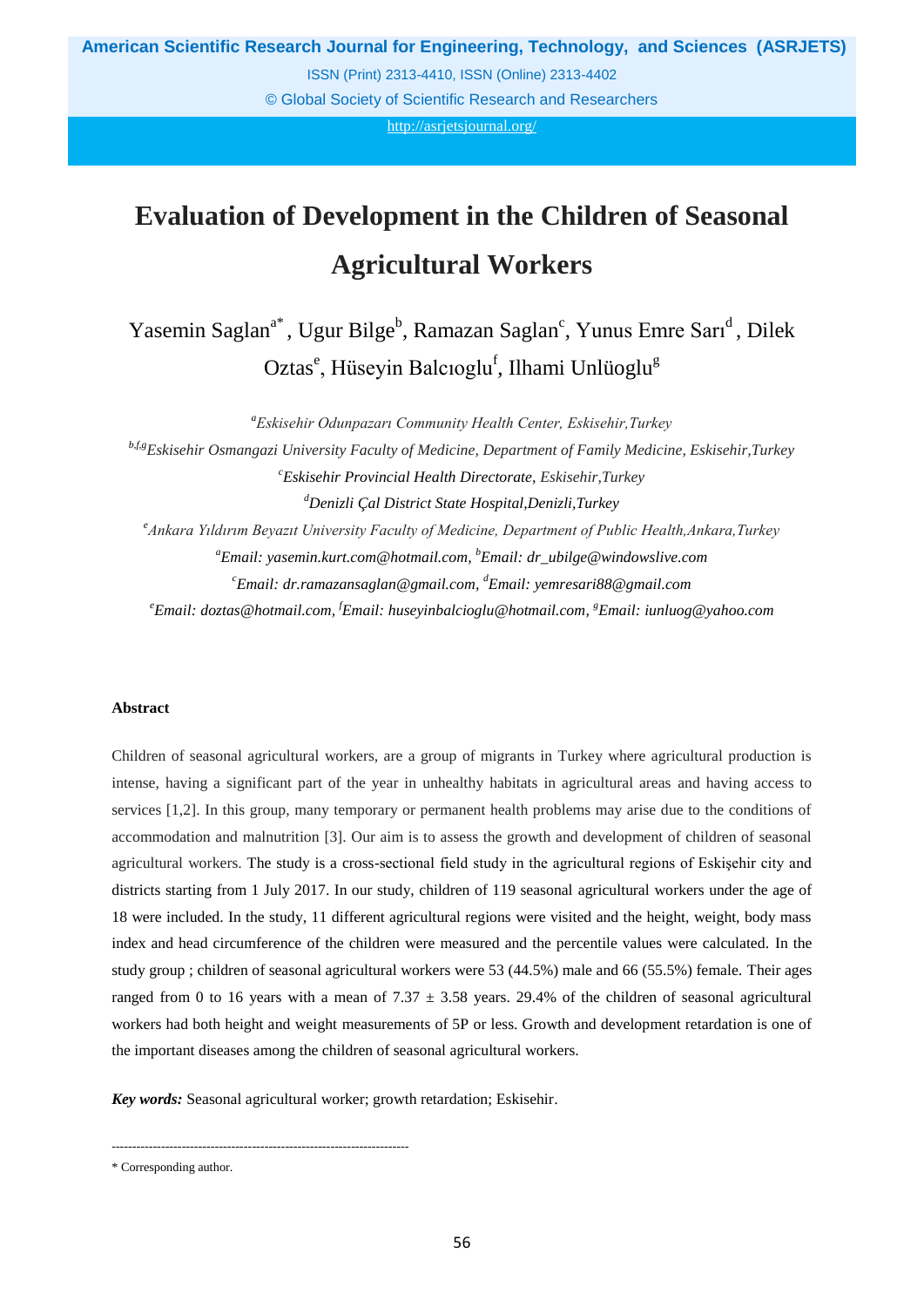#### **1. Introduction**

Agricultural workers are among the most socially, economically and medically vulnerable populations at risk for malnutrition. Seasonal agricultural workers living in tent areas, especially children, have problems in accessing the most basic rights. This group of children is one of the most fragile child groups. All rights, especially the life and health of children, who live in unhealthy conditions brought by the accommodation conditions and who are born under inadequate hygiene conditions and who try to grow and live, are under threat [4]. These children work with their family in fields or tents or spend their day. This lifestyle also negatively reflects the growth of children [5]. While biological factors play a role in the early stages of development in children, environmental factors play a more effective role in later periods [6]. Factors such as shelter, home conditions and environmental conditions of children involved in the seasonal agricultural process are important indicators that determine the living conditions and health level of the child [7]. In addition, children living in poverty in these conditions and also from families with a low level of mother education have more risks for malnutrition, behavioral disorders, mental retardation, developmental retardation, learning disability, and health impairment [8]. Various anthropometric indices are used to detect nutritional disorders early. By using these developed anthropometric indexes, height and weight measurements of children are made and used as parameters in the growth and nutritional assessment of children [9,10]. In our study, we aimed to evaluate the growth and development of seasonal agricultural workers by using the height, weight and head measurement indices, which are the anthropometric measurements.

#### **2. Material and Method**

The study is a cross-sectional field study in the agricultural regions of Eskişehir city and districts starting from 1 July 2017. In our study, children of 119 seasonal agricultural workers under the age of 18 were included. In the study, 11 different agricultural regions were visited and the height, weight, body mass index and head circumference of the children were measured and the percentile values were calculated. Height and head circumference were measured by tape measure, weight was measured by hand weighbridge in children under two years old, and calibrated ground scales in older children. The children were weighed with athletes and pants, without shoes. In our study, those with height percentile values <5P were defined as "short stature" and those with body weight percentile values <5P were defined as "insufficient weight gain". Body mass index percentiles were calculated in children> 24 months and those with ≤5P were defined as "low weight", those with 5P-84P as "normal", 85P-94P were "overweight" and those with ≥95P as "obese". Head circumference values were calculated in children ≥36 months and those with <3P were defined as "head circumference small". The data were evaluated in the IBM SPSS (version 20.0) statistical package program.

## **3. Results**

In the study group ; children of seasonal agricultural workers were 53 (44.5%) male and 66 (55.5%) female. Their ages ranged from 0 to 16 years with a mean of  $7.37 \pm 3.58$  years. In the study group, 58.8% of the children of seasonal agricultural workers had a height percentile value <5P. In the study group, 66.0% of males and 53.0% of females had body height of 5P and less.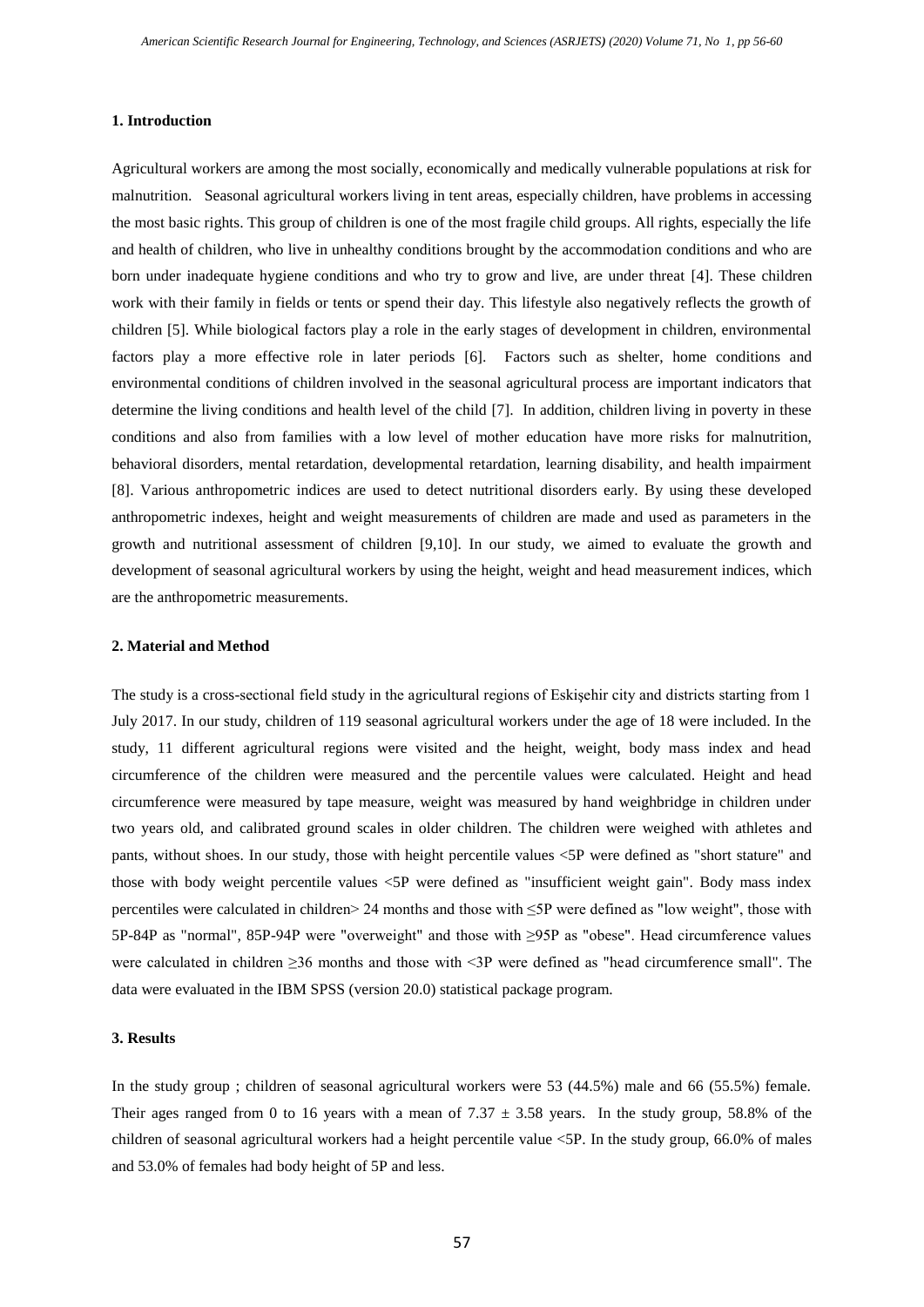**Table 1:** Distribution of height measurements of children of seasonal agricultural workers by height percentile in the study group.

| <b>Height Percentile Values</b> | $N=(\%)$    |
|---------------------------------|-------------|
| $<$ 5P                          | 70 (58.8)   |
| >5P                             | 49(41.2)    |
| <b>Total</b>                    | 119 (100.0) |

In the study group, 39.5% of the children of seasonal agricultural workers had a weight percentile value <5P. In the study group, 43.4% of males and 36.4% of females had body weight of 5P or less.

**Table 2:** Distribution of weight measurements of children of seasonal agricultural workers by weight percentile in the study group.

| <b>Weight Percentile Values</b> | $N=(\%)$    |
|---------------------------------|-------------|
| $<$ 5P                          | 47 (39.5)   |
| >5P                             | 72 (60.5)   |
| <b>Total</b>                    | 119 (100.0) |

In the study group, 20.8% of the children of seasonal agricultural workers had a body mass index percentile value <5P. In the study group, 32.7% of males and 19.3% of females had body mass index of 95P or more.

**Table 3:** Distribution of height and weight measurements of children of seasonal agricultural workers by body mass index percentiles in the study group.

| <b>BMI Percentile Values</b> | $N=(\%)$   |
|------------------------------|------------|
| $<$ 5 $P$                    | 22(20.8)   |
| 5P-84P                       | 47 (44.3)  |
| 85P-94P                      | 10(9.4)    |
| >95P                         | 27(25.5)   |
| <b>Total</b>                 | 106(100.0) |

\*: > Evaluated on children over 24 months.

 45% of children of seasonal agricultural workers had a head circumference value of <3P. In the study group, 28.6% of males and 53.8% of females had a head circumference value of <3P. 29.4% of the children of seasonal agricultural workers had both height and weight measurements of 5P or less.

## **4. Discussion**

In our study group, 58.8% of the children of seasonal agricultural workers had a height percentile value <5P and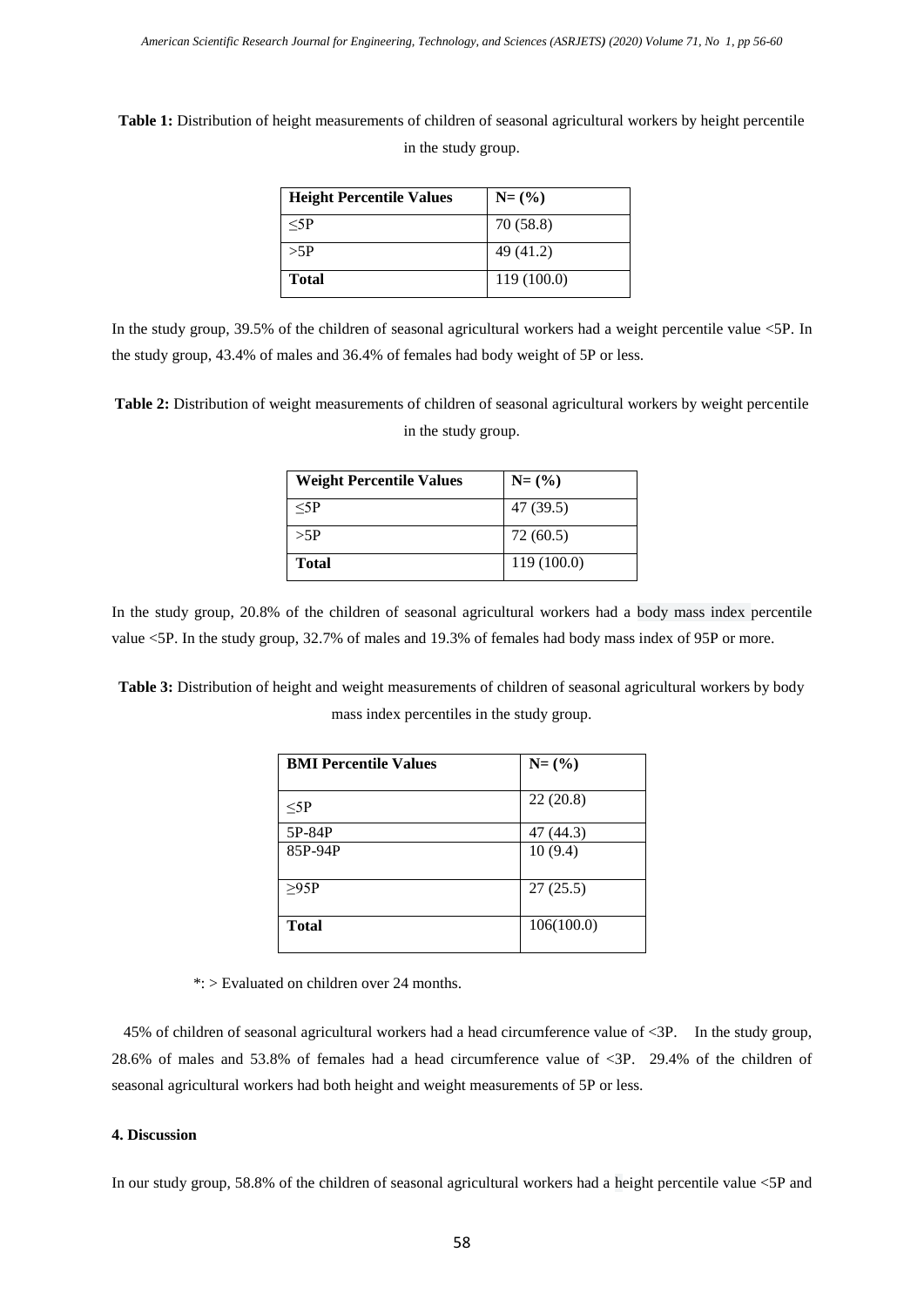in our study group, 66.0% of males and 53.0% of females had body height of 5P or less. Short stature was more pronounced in males than their peers. Desai and his colleagues found that the mean body heights of the children of seasonal agricultural workers are lower than means of 50th percentile curves of National Center for Health Statistics [11]. The results of this study in the children of agricultural migrant workers in Southern Brazil are similar to our results [12]. In our study group, 39.5% of the children of seasonal agricultural workers had a weight percentile value <5P. Desai and his colleagues found similar results in the study of the children of agricultural migrant workers in Southern Brazil [12]. In the study group, 32.7% of males and 19.3% of females had body mass index of 95P or more. Kilanowski and his colleagues found that 33% of the migrant farmworker children aged 2 years and older were categorized as overweight. In the same study, 41% of the migrant farmworker children aged 6 to 11 years were categorized as overweight [13]. Ersoy and his colleagues found that in children of non-seasonal agricultural workers was short stature 7.46% and underweight 4.12% in Turkey [14]. In the same study, short stature ratio was found to be significantly higher in children with very poor socioeconomic level. In the study evaluating the nutritional status of children who are not seasonal agricultural workers in Mozambique with anthropometric data, it was reported that short stature and low weight were observed at the lowest socioeconomic level [15]. 45% of children of seasonal agricultural workers had a head circumference value of <3P. In a study performed in non-seasonal farm worker children in Turkey, there was no significant association between nutritional status and head circumference [16]. These results can be considered as an indicator of growth retardation among children due to nutritional deficiency due to living conditions. Similarly, in a study by Mohsena and his colleagues in 2018 in agro-ecological environments found in Bangladesh found that the percentage of all nutritional deficiencies in children was significantly higher than in the normal population [17]. This study has several limitations. The study was conducted in Eskişehir region only, seasonal agricultural workers living in other provinces were not included in the study. Detailed blood tests cannot be performed in children. Families did not know whether children had a chronic disease that could cause developmental delay.

## **5. Conclusions**

Growth and development retardation is one of the important diseases among the children of seasonal agricultural workers.

## **6. Recommendations**

It may be beneficial for seasonal agricultural workers to conduct screenings for early diagnosis and treatment of the growth and developmental retardation of their children and to direct the cases to specialist medicine. Awareness can be raised in families by informing children of seasonal agricultural workers about growth and developmental delays. More comprehensive studies are needed to reveal the level of growth and developmental delay in the children of seasonal agricultural workers.

#### **References**

[1]. Arcury, T. A., & Quandt, S. A. Deliver of health services to migrant and seasonal farmworkers. Annu.